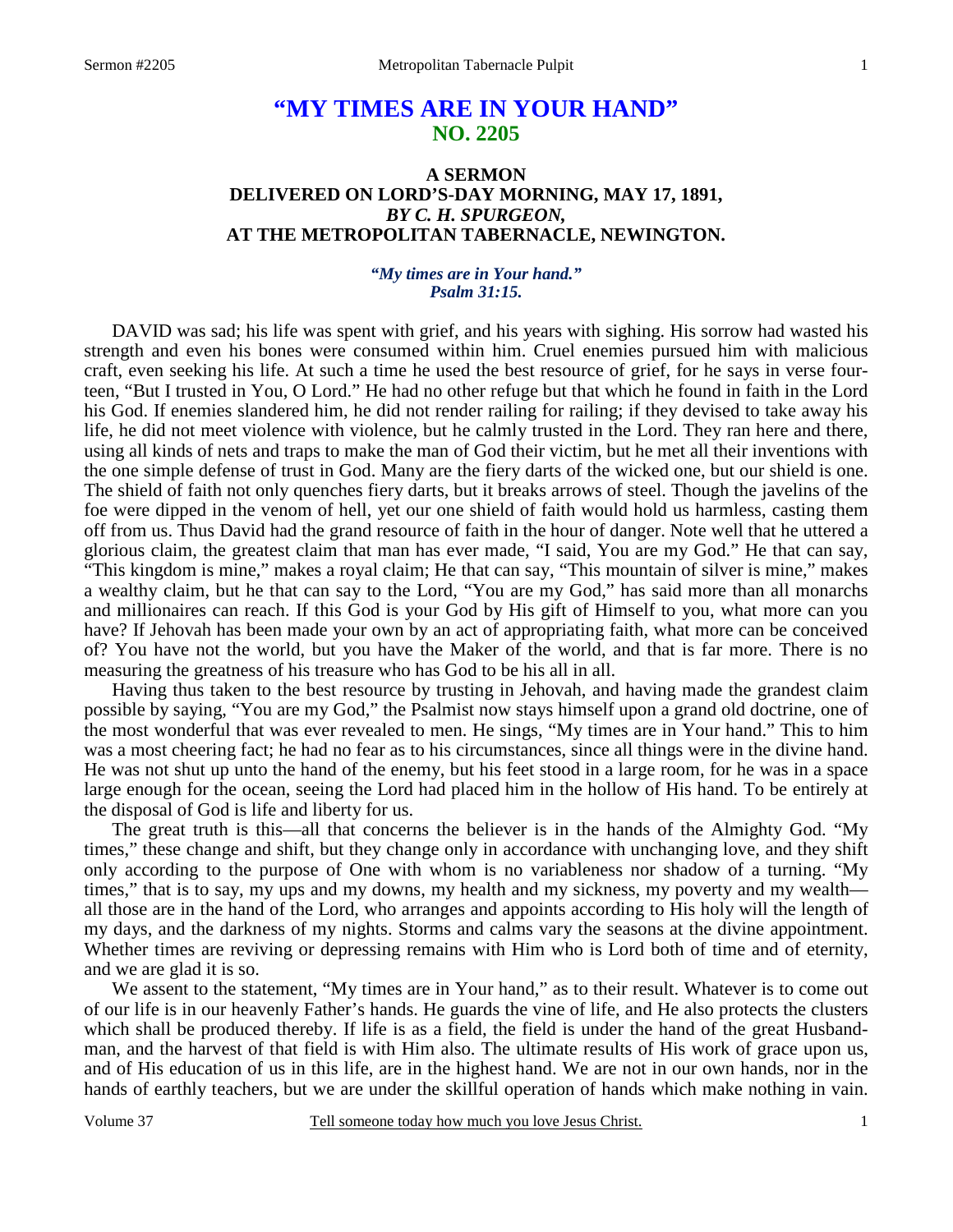The close of life is not decided by the sharp knife of the fates, but by the hand of love. We shall not die before our time; neither shall we be forgotten and left upon the stage too long.

 Not only are we ourselves in the hand of the Lord, but all that surrounds us. Our times make up a kind of atmosphere of existence, and all this is under divine arrangement. We dwell within the palm of God's hand. We are absolutely at His disposal, and all our circumstances are arranged by Him in all their details. We are comforted to have it so.

 How came the Psalmist's times to be thus in God's hand? I should answer, first, that they were there in the order of nature, according to the eternal purpose and decree of God. All things are ordained of God, and are settled by Him, according to His wise and holy predestination. Whatever happens here happens not by chance, but according to the counsel of the Most High. The acts and deeds of men below, though left wholly to their own wills, are the counterpart of that which is written in the purpose of heaven. The open acts of Providence below tally exactly with that which is written in the secret book, which no eye of man or angel as yet has scanned. This eternal purpose superintended our birth. "In your book all my members were written, which in continuance were fashioned, when as yet there was none of them." In your book, every footstep of every creature is recorded before the creature is made. God has mapped out the pathway of every man who traverses the plains of life. Some may doubt this, but all agree that God foresees all things, and how can they be certainly foreseen unless they are certain *to be?* It is no mean comfort to a man of God that he feels that, by divine arrangement and sacred predestination his times are in the hand of God.

 But David's times were in God's hand in another sense, namely, that he had by faith committed them all to God. Observe carefully the fifth verse, "Into Your hand I commit my spirit: You have redeemed me, O Lord God of truth." In life we use the words which our Lord so patiently used in death; we hand over our spirits to the hands of God. If our lives were not appointed of heaven, we should wish they were. If there were no overruling Providence, we would crave for one. We would merge our own wills in the will of the great God, and cry, "Not as we will, but as You will." It would be a hideous thought to us if any one point of our life story were left to chance, or to the frivolities of our own fancy, But with joyful hope we fall back upon the eternal foresight and the infallible wisdom of God, and cry, "You shall choose our inheritance for us." We would beg Him to take our times into His hand, even if they were not there.

 Moreover, beloved brethren, our times are in the Lord's hands, because we are one with Christ Jesus. "We are members of His body, of His flesh, and of His bones." Everything that concerns Christ touches the great Father's heart. He thinks more of Jesus than of all the world. Hence it follows that when we become one with Jesus, we become conspicuous objects of the Father's care. He takes us in hand for the sake of His dear Son. He that loves the Head loves all the members of the mystical body. We cannot conceive of the dear Redeemer as ever being out of the Father's mind; neither can any of us who are in Christ be away from the Father's active, loving care; our times are ever in His hand. All His eternal purposes work towards the glorifying of the Son, and quite as surely they work together for the good of those who are in His Son. The purposes which concern our Lord and ourselves are so intertwisted as never to be separated.

 To have our times in God's hand must mean not only that they are at God's disposal, but that they are arranged by the highest wisdom. God's hand never errs, and if our times are in His hand, those times are ordered rightly. We need not puzzle our brains to understand the dispensations of Providence; a much easier and wiser course is open to us, namely, to believe the hand of the Lord works all things for the best. Sit still, O child, at your great Father's feet, and let Him do as seems Him good! When you cannot comprehend Him, know that a babe cannot understand the wisdom of its father. Your Father comprehends all things, though you do not; let His wisdom be enough for you. Everything in the hand of God is where it may be left without anxiety, and it is where it will be carried through to a prosperous issue. Things prosper which are in His hand. "My times are in Your hand," is an assurance that none can disturb, or pervert, or poison. In that hand we rest as securely as rests a babe upon its mother's breast. Where could our interests be so well secured as in the eternal hand? What a blessing it is to see by the eye of faith all things that concern you grasped in the hand of God! What peace as to every matter which could cause anxiety flows into the soul when we see all our hopes built upon so stable a foundation, and preserved by such supreme power! "My times are in your hand!"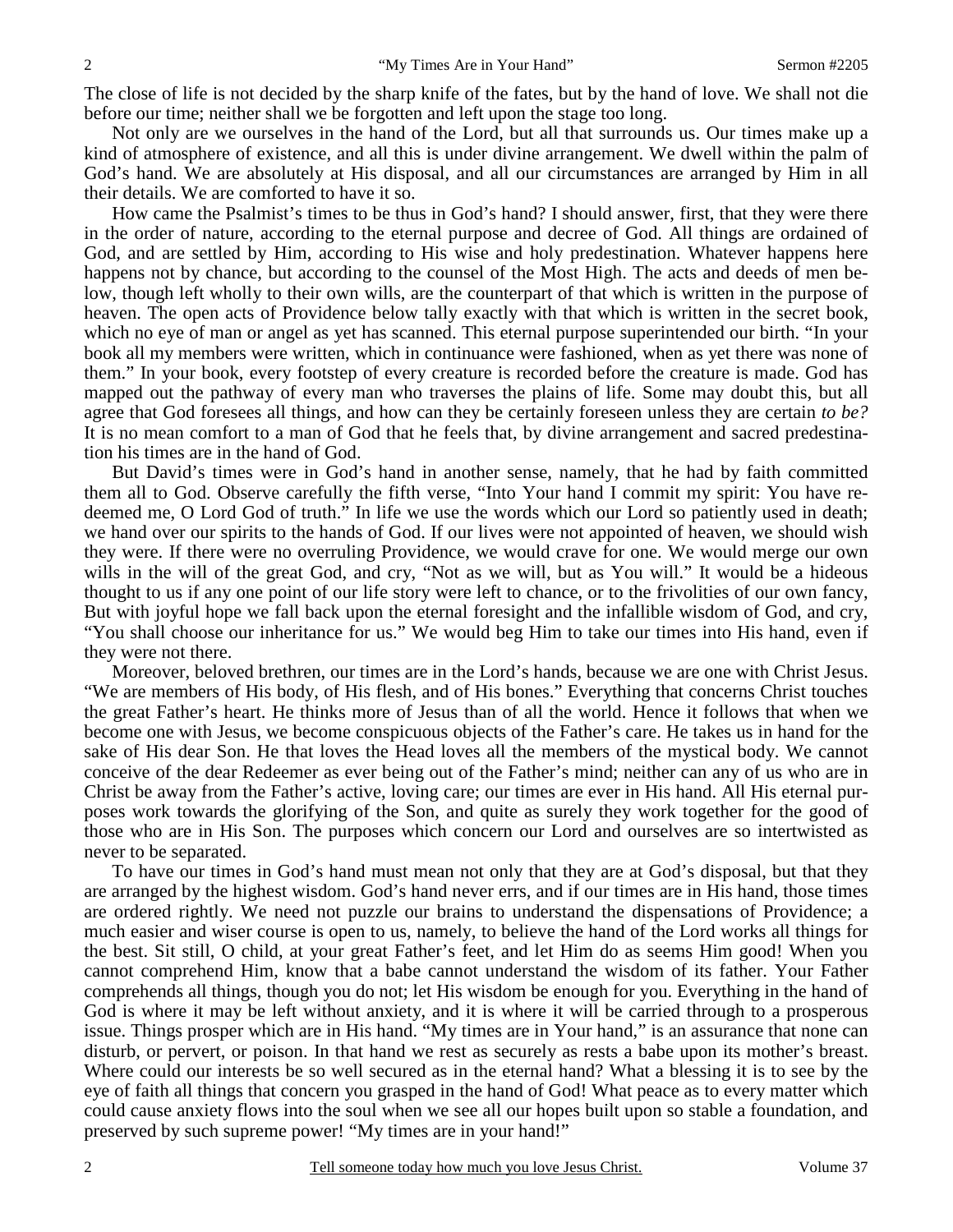Before I go into this subject, to show the sweetness of this confidence, I pray every Christian here to read the text, and take it in the singular, and not as we sang it just now—

> *"Our times are in Your hand, Whatever they may be, Pleasing or painful, dark or bright, As best may seem to Thee."*

We find it in the Psalm, "My times are in Your hand." This does not exclude the whole body of the saints enjoying this safety together, but, after all, truth is sweetest when each man tastes the flavor of it for himself. Come, let each man take to himself this doctrine of the supreme appointment of God, and believe that it stands true as to his own case, *"My* times are in Your hand." The wings of the cherubim cover *me*. The Lord Jesus loved me, and gave Himself for me, and my times are in those hands which were nailed to the cross for my redemption. What will be the effect of such a faith, if it is clear, personal, and enduring? This shall be our subject at this season. May the Holy Spirit help us!

**I.** A clear conviction that our times are in the hand of God WILL CREATE WITHIN US A SENSE OF THE NEARNESS OF GOD. If the hand of God is laid upon all our surroundings, God Himself is near us. Our Puritan fathers walked with God the more readily because they believed in God as arranging everything in their daily business and domestic life, and they saw Him in the history of the nation, and in all the events which transpired. The tendency of this age is to get further and further from God. Men will scarcely tolerate a Creator now, but everything must be evolved. To get God one stage further back is the ambition of modern philosophy, whereas, if we were wise, we should labor to clear out all obstacles, and leave a clear channel for drawing near to God, and for God to draw near to us. When we see that in His hand are all our ways, we feel that God is real and near.

 "My times are in Your hand." Then there is nothing left to chance. Events happen not to man by a fortune which has no order or purpose in it. "The lot is cast into the lap; but the whole disposing thereof is of the Lord." Chance is a heathenish idea which the teaching of the Word has cast down, even as the ark threw down Dagon, and broke him in pieces. Blessed is that man who has done with chance, who never speaks of luck, but believes that from the least even to the greatest, all things are ordained of the Lord. We dare not leave out the least event. The creeping of an aphid upon a rosebud is as surely arranged by the decree of Providence, as the march of a pestilence through a nation. Believe this, for if the least is omitted from the supreme government, so may the next be, and the next, till nothing is left in the divine hand. There is no place for chance, since God fills all things.

 "My times are in Your hand" is an assurance which also puts an end to the grim idea of an iron fate compelling all things. Have you the notion that fate grinds on like an enormous wheel, ruthlessly crushing everything that lies in its way, not pausing for pity, nor turning aside for mercy? Remember that, if you liken Providence to a wheel, it must be a wheel which is full of eyes. Its every revolution is in wisdom and goodness. God's eye leaves nothing in providence blind, but fills all things with sight. God works all things according to His purpose, but then *He* Himself works them. There is all the difference between the lone machinery of fixed fate, and the presence of a gracious, loving Spirit ruling all things. Things happen as He plans them, but He Himself is there to make them happen, and to moderate, and guide, and secure results. Our great joy is not, "My times are in the wheel of destiny," but, "My times are in Your hand." With a living, loving God to superintend all things, we feel ourselves at home, resting near our Father's heart.

 "My times are in Your hand." Does not this reveal the condescension of the Lord? He has all heaven to worship Him, and all worlds to govern, and yet, "my times"—the times of such an inconsiderable and unworthy person as I am—are in His hand. Now, what is man that it should be so? Wonder of wonders, that God should not only think of me, but should make my concerns His concerns, and take my matters into His hand! He has the stars in His hand, and yet He puts *us* there. He deigns to take in hand the passing interests of obscure men and lowly women.

 Beloved, God is near His people with all His attributes; His wisdom, His power, His faithfulness, His immutability, and these are under oath to work for the good of those who put their trust in Him. "All things work together for good to them that love God, to them who are the called according to His purpose." Yes, God considers our times, and thinks them over; with His heart and soul planning to do us good. That august mind, out of which all things spring, bows itself to us; and those eternal wings, which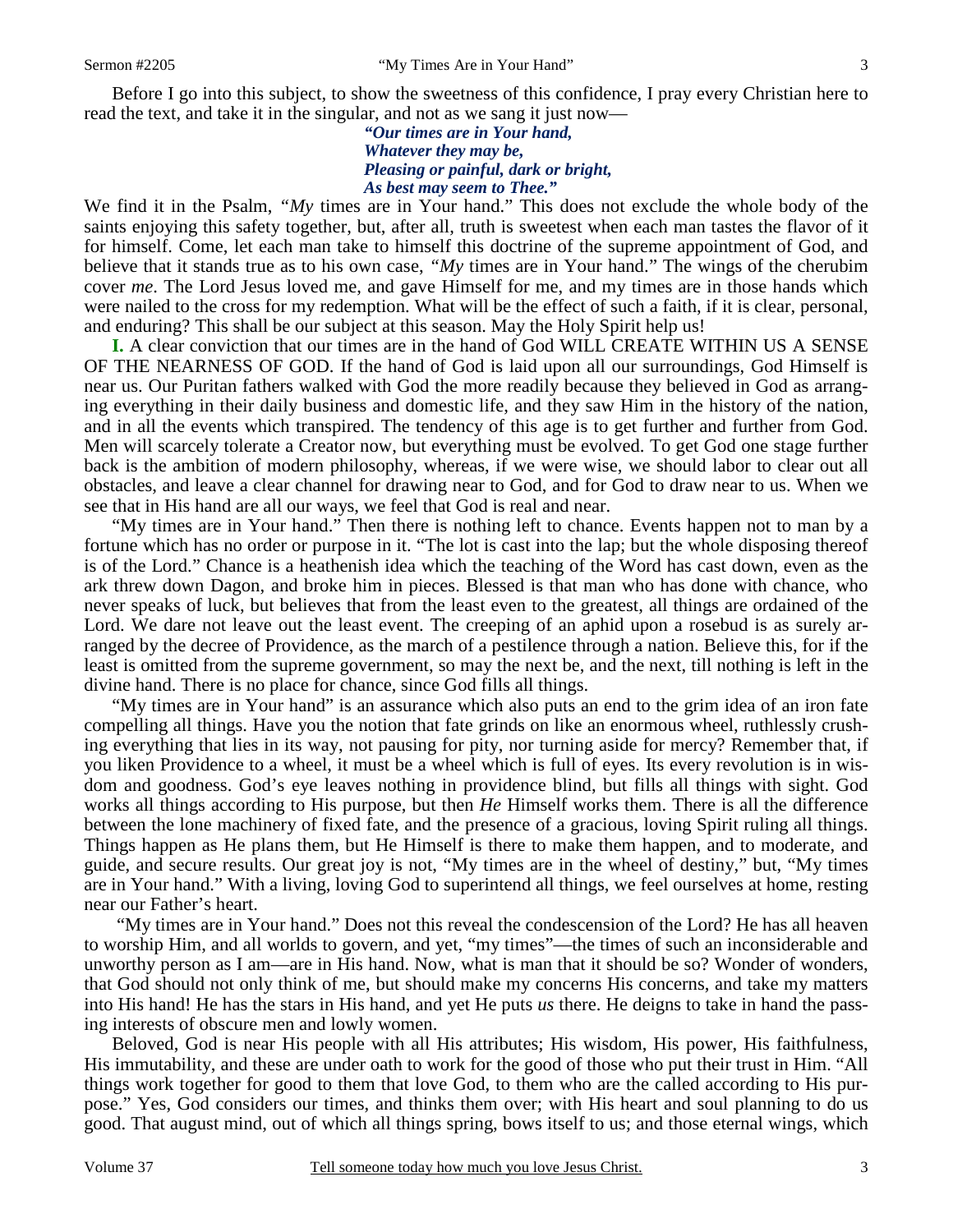cover the universe, also brood over us and our household, and our daily wants and woes. Our God sits not still as a listless spectator of our griefs, suffering us to be drifted like waifs upon the waters of circumstance, but is busily occupying Himself at all times for the defense and perfecting of His children. He leads us that He may bring us home to the place where His flock shall rest forever.

 What a bliss this is! Our times, in all their needs and aspects, are in God's hand, and therefore God is always caring for us. How near it brings God to us, and us to God! Child of God, go not tomorrow into the field, lamenting that God is not there! He will bless your going out. Come not home to your chamber, crying, "Oh, that I knew where I might find Him!" He will bless your coming in. Go not to your bed, dreaming that you are left an orphan; neither wake up in the morning with a sense of loneliness upon you; you are not alone, for the Father is with you.

Will you not feel how good it is that God should come so close to you, and handle your bread and your water, and bless your bed and your board? Are you not happy to be allowed to come so close to God, as to say, "My times are in Your hand"? There is a great deal in this first point as to the nearness of the Lord, and if you will turn it over, you will see more and more that a conviction that our times are in God's hand tends to create a happy and holy sense of the nearness of God to us.

**II.** THIS TRUTH IS A COMPLETE ANSWER TO MANY A TEMPTATION. You know how craftily Satan will urge a temptation. He says, "Now you have a large family, and your chief duty is to provide for them. Your position brings with it many needs. Here is a plan of making money, others follow it. It may not be quite straight, but you must not be particular in such a world as this, for nobody else is." How will you meet this? If you can say to Satan, "It is not my business to provide for myself or for my family; my times are in God's hand, and His name is Jehovah-Jireh, 'the Lord will provide'; and I will not do a questionable thing, though it would fill my house with silver and gold from the cellar to the chimney pot. I shall not meddle with my Lord's business. It is His to provide for me; it is mine to walk uprightly, and obey His Word." This is a noble answer to the arch-enemy, but supposing he says, "Well, but you are already in difficulties and you cannot extricate yourself if you are too precise. A poor man cannot afford to have a conscience; it is an expensive luxury in these days. Give your conscience a holiday and you can soon get out of your trouble." Let your reply be, "O prince of darkness, it is no business of mine to extricate myself! My times are in God's hand. I have taken my case to Him, and He will work for me in this matter better than I can do for myself! He does not wish me to do a wrong thing that I may do for myself what He has promised to do for me." We are not called upon to eke out God's wisdom with a bit of our own wickedness. God forbid! Do the right, even if the heavens should fall. The Lord who has taken your business into His hand will bear you through.

 "Well," says one, "we may use a little discreet policy in religious matters, and keep the peace by wise compromise. We may accomplish our end all the sooner by going a little roundabout. If you can just let truth wait for a little until the fine weather comes, and the silver slippers are in season, then she will be saved a good deal of annoyance!" Brethren, it is not for us to pick and plan times in this fashion. God's cause is in God's hand, and God would not have us help His cause by a compromising hand being laid on His ark. Remember what the hand of Uzzah brought on him, though he meant well. Let us continue steadfast in the integrity of our walk, and we shall find our times are in God's hand, and that they are well ordered, and need no hasty and unholy interposition on our part.

 Brethren, is it not a delightful thing for us to know that though we are on a stormy voyage, the Lord Himself is at the helm? The course we do not know, nor even our present latitude and longitude, but the Pilot knows all about us and about the sea also. It will be our wisdom not to interfere with our Captain's orders. They put up a notice on the steamboats, "Do not speak to the man at the wheel." We are very apt, in our unbelief, to dispute with Him to whom the steering of our vessel is entrusted. We shall not confuse Him, thank God, but we often confound and confuse ourselves by our idle complaining against the living Lord. No, when you are tempted to presume, or to act in a despairing haste, or to hide your principles, or to do something which is not defensible, in order that you may arrange your times more comfortably, answer with a decided "No," and say, "My times are in God's hand," and there I will leave them."

When the devil comes with His subtle questions and insinuations, refer Him to your Lord, in whose hand your times are placed. When you have a lawsuit, the opposite side will like come and talk with you, to see if they can get something out of you. It will be your wisdom to reply, "If you have anything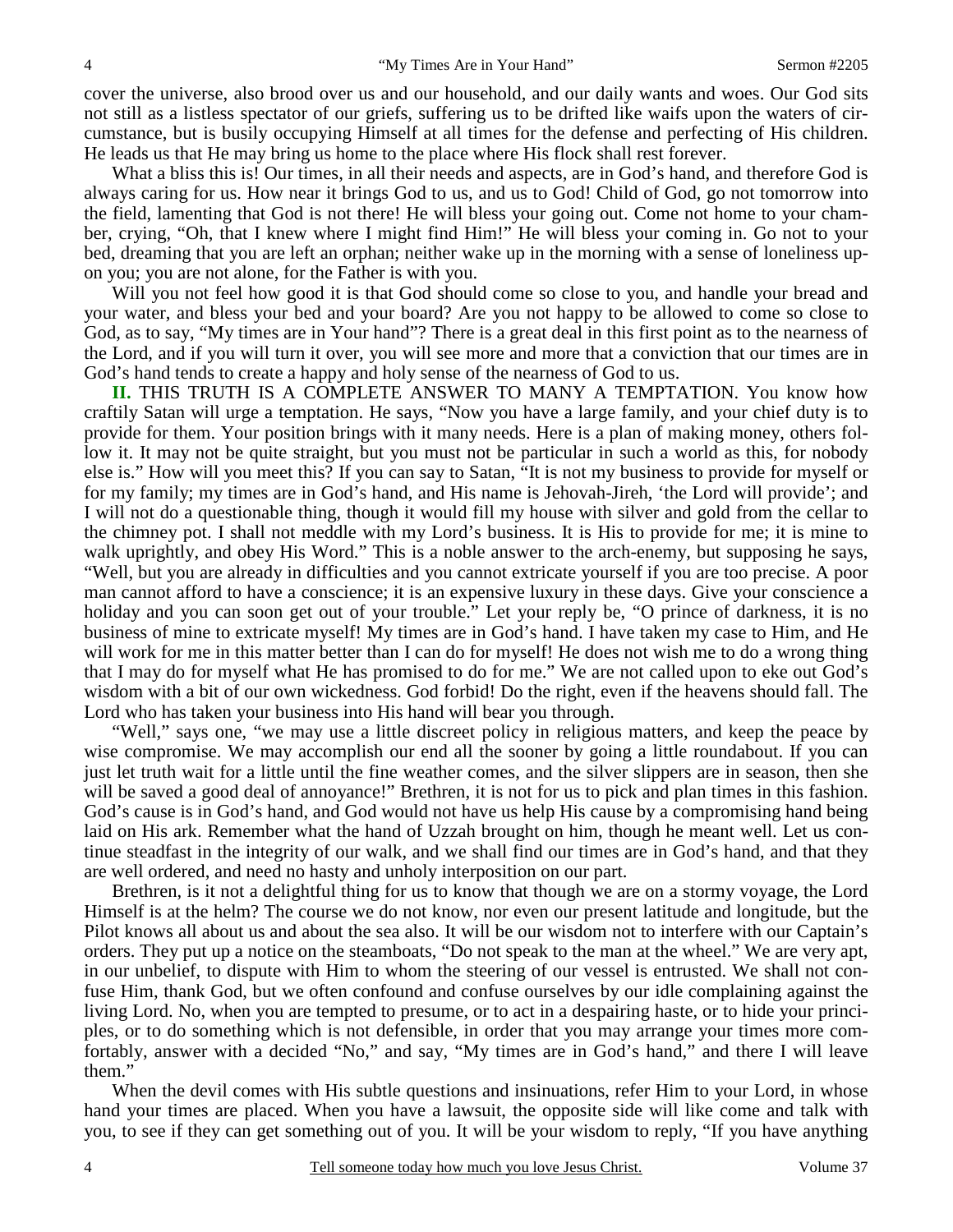to say, say it to my solicitor." If the devil comes to you, and you get into an argument with him, he will beat you, for he is a very ancient lawyer, and he has been at the business for so many ages that you cannot match him. Send him to your Advocate. Refer him to the Wonderful, the Counselor. Ever shelter beneath this fact, "My times are in His hand. I have left the whole business to another, and I cannot dishonor Him by intermeddling." Satan knows the Christ too well to go to Him; he knows the taste of His broadsword, of "It is written." He will not contest with Jesus, if we leave Him to plead the causes of our soul.

**III.** In the third place, THIS CONVICTION IS A SUFFICIENT SUPPORT AGAINST THE FEAR OF MEN. We may say to ourselves, when our enemies bear very hard upon us, "I am not in their hands. My times are in Your hand." Here are gentlemen judging and condemning us with great rapidity. They say, "He has made a great mistake; he is an old bigot; he has snuffed himself out." This is easier said than done. The candle shines still. They say of you, "He is foolish and headstrong, and on religious matters he is as obstinate as a mule, and he will come to grief." You have not come to grief, yet, in the way they predict, and they had better not prophesy till they know. The godly are not in the hands of those who mock them. The wicked may gnash their teeth at believers, but they cannot destroy them. Here is their comfort, they have committed their spirit to the hand of God, and He will sacredly preserve the precious deposit. Fear not the judgments of men. Appeal to a higher court. Take the case to the King's Bench. Go to God Himself with the matter, and He will bring forth your judgment as the light, and your righteousness as the noonday.

 Do the malicious resolve to crush you? They will use to the utmost their little power, but there is a higher power which will hold them in. Rejoicingly say, "My times are in Your hand." Do they treat you with contempt? Do they sneer at you? What does that matter? Your honor comes not from men. Their contempt is the highest compliment the wicked can pay you.

 Alas, many professors place their times in the hands of the world! If they prosper and grow rich, they see an opportunity of social advantage, and they quit their humbler friends to join a more respectable sect. How many are lost to fidelity because their prosperous times are not in God's hand, but in their own! Some, on the other hand, when they are in adversity, get away from the Lord. The excuse is, "I cannot go to the house of God any more, for my clothes are not as respectable as they used to be." Is your poverty to take you out of your Lord's hands? Never let it be so, but say, "My times are in Your hand." Cleave to the Lord in losses as well as in gains, and so let all your times be with Him.

 How often we meet with people who are staggered by slander! It is impossible to stop malicious tongues. They wound, and even slay, the characters of the godly. The tried one cries, "I cannot bear it; I shall give all up." Why? Why yield to mere talk? Even these cruel tongues are in God's hand. Can you not brave their attacks? They cannot utter a single whisper more than God permits. Go on your way, O righteous man, and let false tongues pour forth their poison as they will. "Every tongue that shall rise against you in judgment you shall condemn." If my times are in God's hand, no man can do me harm unless God permit. Though my soul is among lions, yet no lion can bite me while Jehovah's angel is my guard.

 This feeling, that our interests are safe in the highest keeping, breeds an independent spirit. It prevents our cringing before the great, and flattering the strong. At the same time, it removes all tendency to envy, so that you do not wish for the prosperity of the wicked, nor fret yourself because of evildoers. When one knows that his times are in God's hand, he would not change places with a king; no, nor with an angel.

**IV.** A full belief in the statement of our text is A CURE FOR PRESENT WORRY. O Lord, if my times are in Your hand, I have cast my care on You, and I trust and am not afraid! Why is it, my sister for this habit of worrying abounds among the gracious sisterhood—why do you vex yourself about a matter which is in the hand of God? If He has undertaken for you, what cause have you for anxiety? And you, my brother—for there are plenty of men who are nervous and fretful—why do you want to interfere with the Lord's business? If the case is in His hand, what need can there be for you to be prying and crying? You were worrying this morning, and fretting last night and you are distressed now, and will be worse tomorrow morning. May I ask you a question? Did you ever get any good by fretting? When there was not rain enough for your farm, did you ever fret a shower down? When there was too much wet, or you thought so, did you ever worry the clouds away? Tell me, did you ever make a sixpence by worry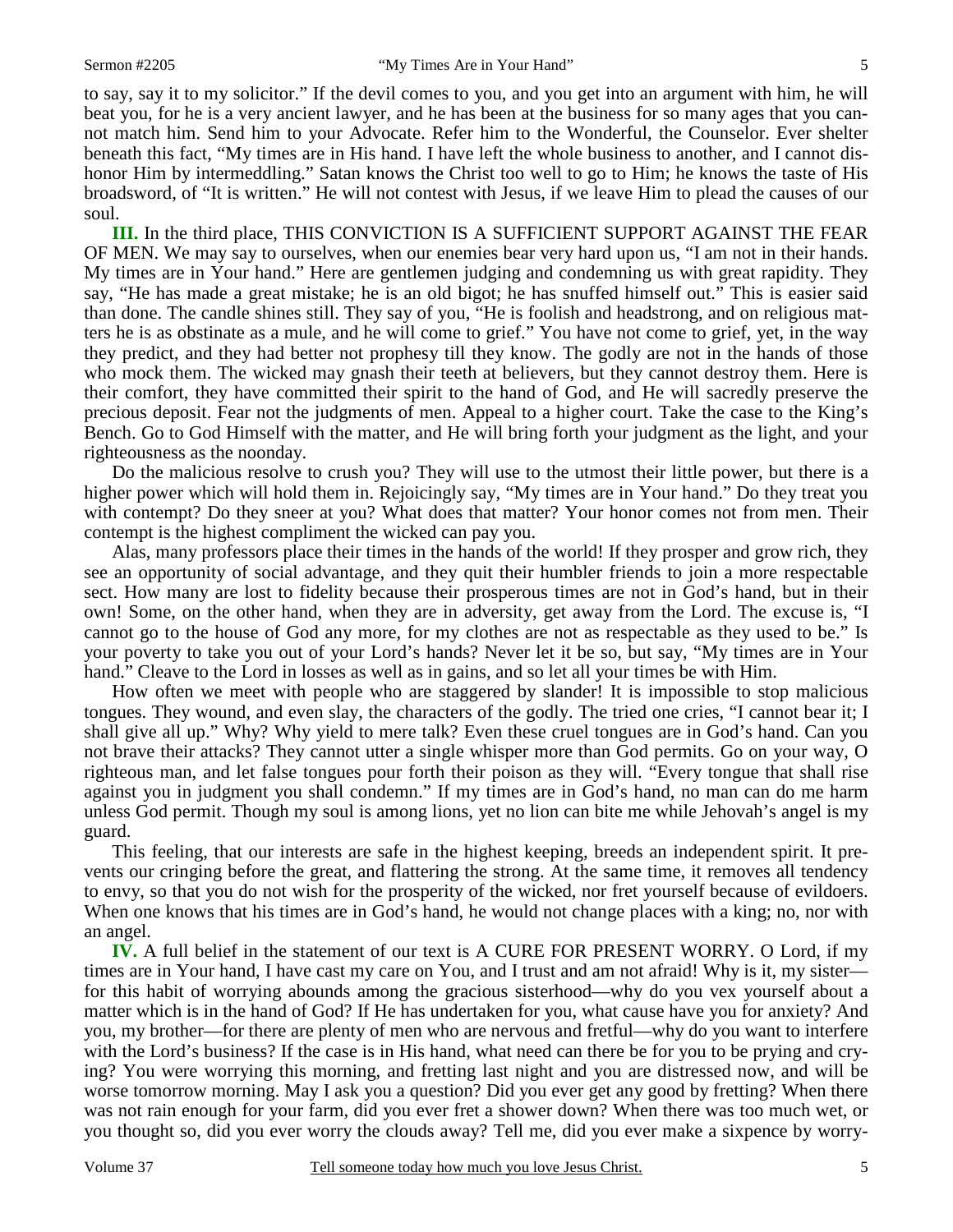ing? It is a very unprofitable business. Do you answer, "What, then, are we to do in troublous times?" Why, go to Him into whose hand you have committed yourself and your times. Consult with infinite wisdom by prayer; console yourself with infinite love by fellowship with God. Tell the Lord what you feel, and what you fear. Ten minutes' praying is better than a year's murmuring. He that waits upon God, and casts his burden upon Him, may lead a royal life; indeed, he will be far happier than a king.

 To leave our times with God is to live as free from care as the birds upon the bough. If we fret, we shall not glorify God, and we shall not constrain others to see what true religion can do for us in the hour of tribulation. Fret and worry put it out of our power to act wisely, but if we can leave everything with God because everything is really in His hand, we shall be peaceful, and our action will be deliberate; and for that very reason it will be more likely to be wise. He that rolls his burden upon the Lord will be strong to do or to suffer, and his days shall be as the days of heaven upon the earth. I admire the serenity of Abraham. He never seems to be in a fluster, but he moves grandly, like a prince among men. He is much more than the equal of the greatest man he meets; we can hardly see Lot with a microscope when we have once seen Abraham. Why was that? Because he believed in God, and staggered not.

 Half the joy of life lies in expectation. Our children get greater pleasure out of expecting a holiday than they do out of the day itself. It is much the same with ourselves. If we believe that all our times are in God's hand, we shall be expecting great things from our heavenly Father. When we get into a difficulty we shall say, "I am now going to see the wonders of God, and to learn again how surely He delivers them that trust in Him." I thank God I have learned at times to glory in necessities, as opening a window into heaven for me, out of which the Lord would abundantly pour forth His supplies. It has been to me so unspeakable a delight to see how the Lord has supplied my needs for the Orphanage, the College, and other works, that I have half wished to be in straits, that I might see how the Lord would appear for me. I remember, some time ago, when year after year all the money came in for the various enterprises, I began to look back with regret upon those grand days when the Lord permitted the brook Cherith to dry up, and called off the ravens with their bread and meat, and then found some other way of supplying the orphans' needs. In those days, the Lord used to come to me, as it were, walking on the tops of the mountains, stepping from peak to peak, and by marvelous deeds supplying all my needs, according to His riches in glory by Christ Jesus. Do you know, I almost wished that the Lord would stop the streams, and then let me see how He can fetch water out of the rock. He did so, not very long ago. Funds ran very low, and then I cried to Him, and He heard me out of His holy hill. How glad was I to hear the footsteps of the ever-present Lord, answering to His child's prayer, and letting him know that his times were still in his Father's hand! Surely it is better to trust in the Lord than to put confidence in man. It is a joy worth worlds to be driven where none but the Lord can help you, and then to see His mighty hand pulling you out of the net. The joy lies mainly in the fact that you are sure it is the Lord, and sure that He is near you. This blessed realization of the Lord's interposition causes us to glory in tribulation. Is not that a cure for worry, a blessed cure for anxiety?

**V.** Fifthly, a firm conviction of this truth is A QUIETUS AS TO FUTURE DREAD. "My times are in Your hand." Do you wish to know what is going to happen to you in a short time? Would you look between the folded leaves of the future? You can buy a penny newspaper which will tell you the fate of nations this very year. You may be well-near sure that nothing will happen which is thus predicted, and thus it may be of some little use to you. Be content with the prophecies of Scripture, but follow not every interpreter of them. Many people would pay largely to have the future made known to them. If they were wise, they would rather desire to have it concealed. Do not want to know; such knowledge would answer no useful purpose. The future is intended to be a sealed book. The present is all we need to have before us. Do your day's work in its day, and leave tomorrow with your God. If there were ways of reading the future, it would be wise to decline to use them. The knowledge would create responsibility, arouse fear, and diminish present enjoyment; why seek after it? Famish idle curiosity, and give your strength to believing obedience. Of this you may be quite sure, that there is nothing in the book of the future which should cause distrust to a believer. Your times are in God's hand, and this secures them.

 The very word "times" supposes change for you, but as there are no changes with God, all is well. Things will happen which you cannot foresee, but your Lord has foreseen all, and provided for all. Nothing can occur without His divine allowance, and He will not permit that which would be for your real or permanent injury. "I should like to know," says one, "whether I shall die soon." Have no desire in that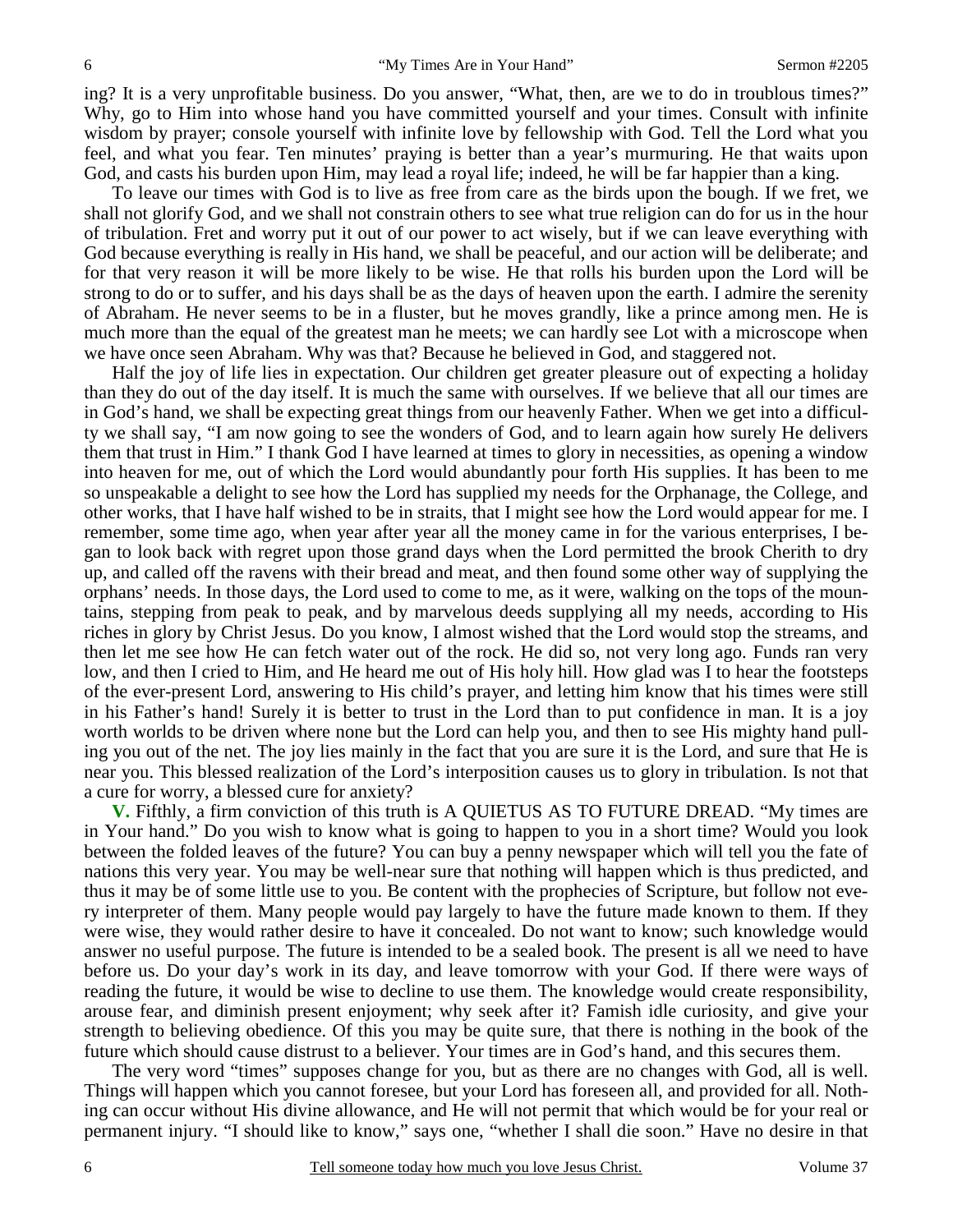direction; your time will come when it should. The best way to live above all fear of death is to die every morning before you leave your bedroom. The apostle Paul said, "I die daily." When you have got into the holy habit of daily dying, it will come easy to you to die for the last time. It is greatly wise to be familiar with our last hours. As you take off your garments at night, rehearse the solemn scene when you shall lay aside your robe of flesh. When you put on your garments in the morning, anticipate the being clothed upon with your house which is from heaven in the day of resurrection. To be fearful of death is often the height of folly. A great prophet once ran away many miles to escape from death by an imperious queen. He was one of the bravest of the brave, and yet He hurried into solitude to escape a woman's threat. When he had finished his weary walk, he sat down, and actually prayed, "Let me die." It was a singular thing to do, to run for his life, and then to cry, "Let me die." That man never did die, for we speak of Elijah, who rode to heaven in a chariot of fire. God does not answer all His people's prayers, for He has better things for them than they ask. Do not tremble about what may never happen. Even we may never die, for it is written, "We shall not all sleep, but we shall all be changed, in a moment, in the twinkling of an eye, at the last trump." Some of us may be alive and remain at the coming of the Lord. Who knows? Behold, He comes quickly. At any rate, do not let us worry about death, for it is in His hands.

**VI.** Again, a full conviction that our times are in His hand will be A REASON FOR CONSECRAT-ED SERVICE. If God has undertaken my business for me, then I may most fitly undertake such business for Him as He may appoint. Queen Elizabeth wished one of the leading merchants of London to go to Holland to watch her interests there. The honest man told Her Majesty that he would obey her commands, but he begged her to remember that it would involve the ruin of his own trade for him to be absent. To this the Queen replied, "If you will see to my business, I will see to your business." With such a royal promise he might willingly let his own business go, for a queen should have it in her power to do more for a subject than he can do for himself. The Lord, in effect, says to the believer, "I will take your affairs in hand, and see them through for you." Will you not at once feel that now it is your joy, your delight, to live to glorify your gracious Lord? To be set free to serve the Lord is the highest freedom. How beautiful it is to read in the book of Isaiah, "And strangers shall stand and feed your flocks, and the sons of the alien shall be your plowmen and your vinedressers"! Outsiders shall do the drudgery for you, and set you free for higher service. Read on and see, "But you shall be named the Priests of the Lord: men shall call you the Ministers of our God." Faith sets us free from the wear and tear of carking care, that we may give ourselves up wholly to the service of the Lord our God. Faith causes us to live exempt from fret, to serve the blessed God alone. Set free from the burden of earthly things by God's kind care of us, we present our bodies as living sacrifices unto the Lord our God. He has not made us slaves and drudges, but priests and kings unto God.

 I am sure, dear friends, if we get this truth fully saturating our souls that our times are in God's hand, it will make life a grander thing than it has ever seemed to be. Do you believe that God's hand is working with you and for you? Then are you lifted above the dumb-driven cattle that surround you, for the God of heaven thinks upon you, and puts His hand to your affairs. This connection with the divine puts heart into a man, and rises him to high endeavor, and great belief. We feel we are immortal till our work is done; we feel that God is with us, and that we are bound to be victorious through the blood of Jesus. We shall not be defeated in the campaign of life, for the Lord of hosts is with us, and we shall tread down our enemies. God will strengthen us, for our times are in His hand, therefore we will serve Him with all our heart, and with all our soul, being fully convinced that "our labor is not in vain in the Lord."

**VII.** Lastly, if our times are in God's hand, here is A GRAND ARGUMENT FOR FUTURE BLESSEDNESS. He that takes care of our times will take care of our eternity. He that has brought us so far, and worked so graciously for us, will see us safely over the rest of the road. I marvel at some of you older folks, when you begin to doubt. You will say, "Look at yourself." Well, so I do, and I am heartily ashamed that ever a grain of mistrust should get into the eye of my faith. I would weep it out, and keep it out for the future. Still, some of you are older than I am, for you are seventy or eighty years of age. How much longer do you expect to travel in this wilderness? Have you another ten years, do you think? God has been gracious to you for seventy years, and will you fret about the last ten, which, indeed, may never come? That will never do. God has delivered some of you out of such great trials that your present ones are mere fleabites. Sir Francis Drake, after he had sailed around the world, came up the Thames, and